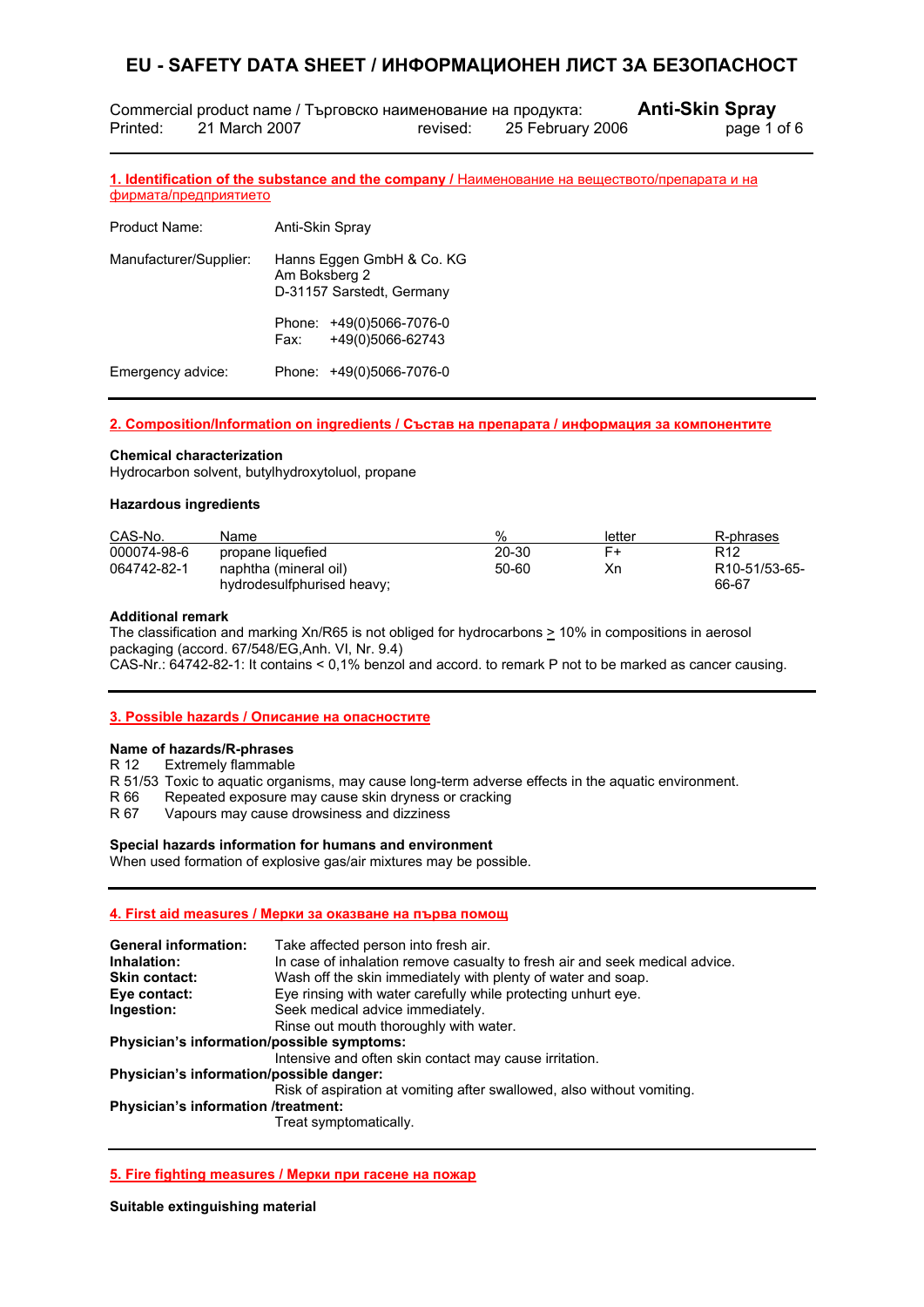Commercial product name / Търговско наименование на продукта: **Anti-Skin Spray** Printed: 21 March 2007 revised: 25 February 2006 page 2 of 6

Foam, dry powder, carbon dioxide

**Unsuitable extinguishing material due to reasons of safety**  Full water jet

**Special exposure hazards arising from the substance, combustible products or resulting gases** Risk of bursting by fire heat

**Special protective equipment for fire fighters**

Use breathing apparatus with independent air supply.

#### **Further information**

L

Remove from the fire range otherwise cool with water spray mist to prevent from bursting by fire heat.

#### **6. Accidental release measures / Мерки при аварийно изпускане**

#### **Personal precautions**

Ensure adequate ventilation. Keep away from sources of ignition.

#### **Environmental precautions**

Product shall not reach the drain or soil.

#### **Methods for cleaning up/taking up**

Stem and take up with absorbent material (e.g. sand, peat, soil).

#### **Additional information**

Keep off any handling equipment with engines (source of ignition).

#### **7. Handling and storage / Работа с веществото / препарата и съхранение**

#### **Advice on safe handling**

At handling with bigger quantities ensure good ventilation.

#### **Advice on protection against fire and explosion**

Risk of injuries and fire spreading by bursting caused by fire heat.

#### **Requirements for storage rooms and vessels**

Pay attention to TRG 300 and VAwS

**Advice on storage compatibility**  No

#### **Further information on storage conditions**

Protect from heat and direct solar radiation.

**Storage group:** 2B

**Fire Class:** C

**Information on storage stability**  Storage time: 24 months

**8. Exposure controls/Personal protection / Контрол при експозиция и лични предпазни средства**

#### **Additional advice on technical constructions**  Use only in well-ventilated area.

#### **Ingredients with occupational exposure limits to be monitored**

| MAK/TRK-values: | 000074-98-6 | propane | <b>MAK</b> | 1800 ma/m $^{\rm 3}$                  | 1000 ml/m <sup>3</sup> |
|-----------------|-------------|---------|------------|---------------------------------------|------------------------|
|                 | 064742-82-1 |         |            | hydrocarbon varpours Gr. 3 (TRGS 900) |                        |
|                 |             |         | MAK        | $200 \; \mathrm{mq/m^3}$              | $50 \text{ ml/m}^3$    |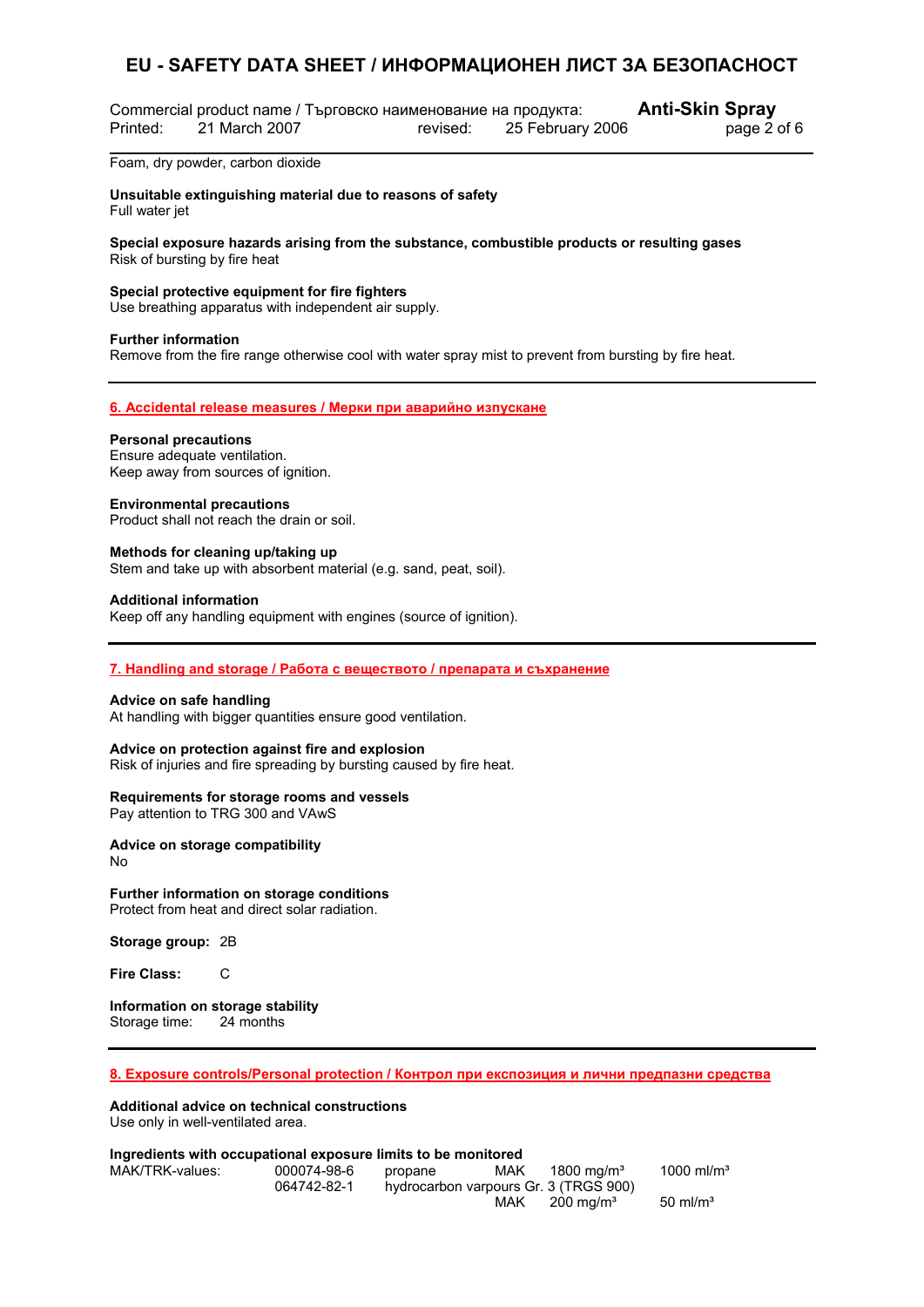Commercial product name / Търговско наименование на продукта: **Anti-Skin Spray** Printed: 21 March 2007 revised: 25 February 2006 page 3 of 6

| <b>Personal protection</b>               |                                                                                                   |
|------------------------------------------|---------------------------------------------------------------------------------------------------|
| Respiratory protection:                  | Not necessary in case of good ventilation.                                                        |
| Hand protection:                         | If many intensive skin contacts are possible use nitrile gloves (EN374 Level 6;<br>$>480$ min $)$ |
| Eye protection:                          | Generally not required                                                                            |
| Skin protection:                         | Generally not required                                                                            |
| Hygiene and general protective measures: |                                                                                                   |
|                                          | Do not inhale aerosols.                                                                           |
|                                          | At work do not eat, drink, smoke or take drugs.                                                   |

#### **9. Physical and chemical properties / Физични и химични свойства**

#### **Appearance**

L

| Form:                  | aerosol                   |                                  |                          |
|------------------------|---------------------------|----------------------------------|--------------------------|
| Colour:                | yellowish                 |                                  |                          |
| Odour:                 | benzol-like               |                                  |                          |
|                        | Important data for safety |                                  |                          |
| pH-value:              |                           |                                  |                          |
| Melting point:         |                           |                                  |                          |
| Boiling point:         |                           |                                  |                          |
|                        | Sublimation temperature:  |                                  |                          |
| Softening point:       |                           |                                  |                          |
| Flash point:           |                           | $< 0^{\circ}$ C                  | (concerns to propellant) |
| Flammable solid:       |                           |                                  |                          |
| Flammable gas:         |                           |                                  |                          |
| Autoignition:          |                           |                                  |                          |
| Lower explosion limit: |                           | approx. $1,5$ Vol- $%$           | (concerns to propellant) |
| Upper explosion limit: |                           | approx. $11,0$ Vol- $%$          | (concerns to propellant) |
| Vapour pressure:       |                           | approx. 4900 hPa                 | $20^{\circ}$ C           |
| Density:               |                           | approx. $0.69$ g/cm <sup>3</sup> | $20^{\circ}$ C           |
| Solubility in water:   |                           | not soluble                      |                          |
| Solubility/other:      |                           | organic solvent                  |                          |
| Solvent concentration: |                           | approx. 55%                      |                          |

#### **Explosive properties**

When used formation of explosive mixtures may be possible

#### **Additional information**

-----

#### **10. Stability and reactivity / Стабилност и реактивоспособнос**

**Conditions to avoid**  Near ignition sources (sparks, flames, glow)

#### **Materials to avoid**

----

**Dangerous decomposition products**  Not by destinated use

#### **Additional information**  No

#### **11. Toxicological information / Токсикологическа информаци**

LD 50 acute oral no data available<br>
LD 50 acute dermal no data available LD 50 acute dermal<br>
LC 50 acute inhalation<br>
LC 50 acute inhalation<br>
no data available LC 50 acute inhalation<br>Irritability skin

low irritant - do not have to be labelled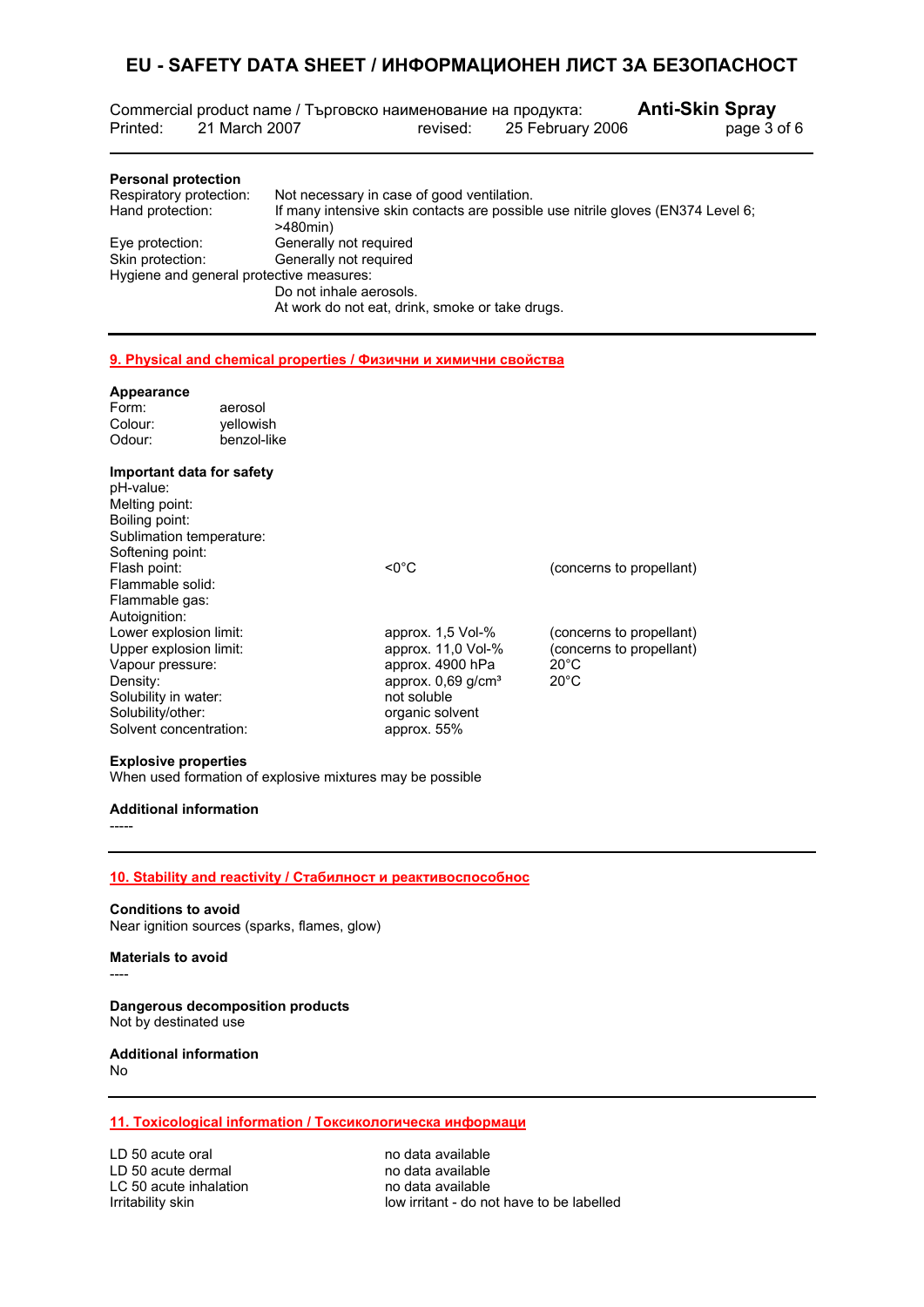|          |               | Commercial product name / Търговско наименование на продукта: | <b>Anti-Skin Spray</b> |
|----------|---------------|---------------------------------------------------------------|------------------------|
| Printed: | 21 March 2007 | 25 February 2006<br>revised:                                  | page 4 of 6            |
|          |               |                                                               |                        |

| low                    |
|------------------------|
| no                     |
| no                     |
| no data available      |
| no data available      |
| no data available      |
| no                     |
| no                     |
| no                     |
| no                     |
| no negative experience |
| no                     |
|                        |

#### **12. Ecological information / Информация за околната среда**

| Physico-chemical degradability<br>Biological degradability<br>Degradability<br>Biological eliminability<br>Degradability accord. to WRMG | The product doesn't reach sewage by using as destinated.<br>The product doesn't reach sewage by using as destinated.<br>The product doesn't reach sewage by using as destinated.<br>The product doesn't reach sewage by using as destinated.<br>The product doesn't reach sewage by using as destinated. |                                                                                  |    |
|------------------------------------------------------------------------------------------------------------------------------------------|----------------------------------------------------------------------------------------------------------------------------------------------------------------------------------------------------------------------------------------------------------------------------------------------------------|----------------------------------------------------------------------------------|----|
| Mobility and bioaccumulative potential                                                                                                   | The product has not been tested. Because of the product's<br>consistency and low solubility in water bioavailability is not likely.                                                                                                                                                                      |                                                                                  |    |
| Ecotoxicological effects                                                                                                                 | fish<br>daphnia<br>algae<br>bacteria                                                                                                                                                                                                                                                                     | no data available<br>no data available<br>no data available<br>no data available |    |
| Behaviour in sewage plant                                                                                                                | The product doesn't reach sewage by using as destinated.                                                                                                                                                                                                                                                 |                                                                                  |    |
| Breathing inhibition of activated sludge<br>Additional ecological information                                                            | EC 50<br>OC.<br>COD<br>BOD.<br>AOX                                                                                                                                                                                                                                                                       | not determined<br>not determined<br>not determined<br>not determined<br>no       |    |
| Contains following heavy metals and compounds of the 76/464/EWG<br>General regulation                                                    | $VOC = 0.222$ kg/can                                                                                                                                                                                                                                                                                     |                                                                                  | No |

## **13. Disposal considerations / Третиране на отпадаците**

**Waste code no** 16 05 04 - Gases in pressure containers (including halons) containing dangerous substances

#### **Recommendations for the product**

Empty cans: material recycling Filled cans: remove in accordance with local regulations

#### **Recommendations for packaging**

Material recycling EWC 150104

#### **Recommended cleansing agent**  Alcohol

**General information**  Give only emptied containers to recycling

**14. Transport information / Информация при транспортиране**

#### **Land and inland transport (ADR/RID(GGVS/GGVE**) **IDENTIFICATION** 1950<br>1950 UN-No.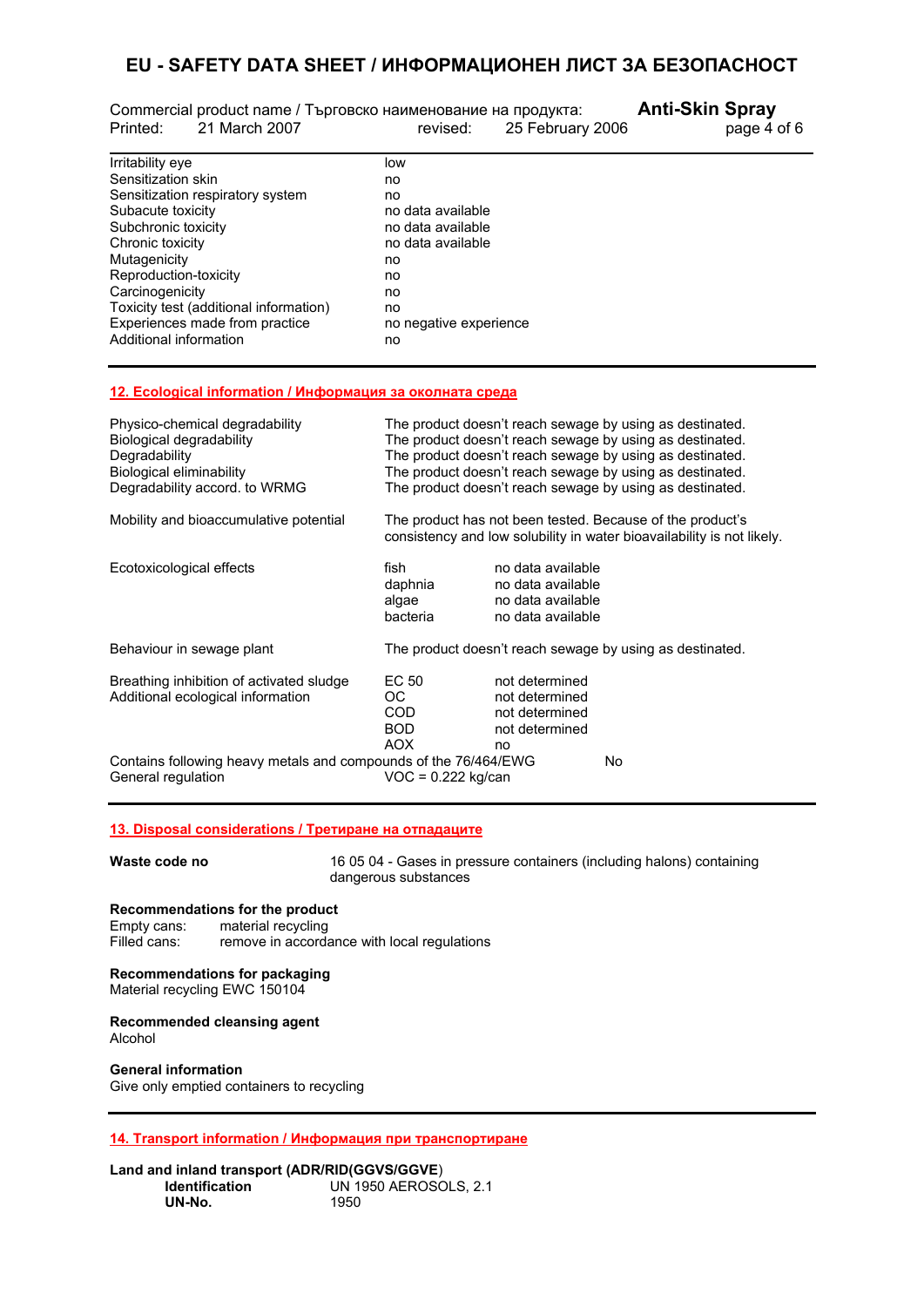| Printed: | Commercial product name / Търговско наименование на продукта:<br>21 March 2007                                                                                                                 | revised:                                          | 25 February 2006 | <b>Anti-Skin Spray</b><br>page 5 of 6 |
|----------|------------------------------------------------------------------------------------------------------------------------------------------------------------------------------------------------|---------------------------------------------------|------------------|---------------------------------------|
|          | <b>Class</b><br>PG<br><b>Remarks</b><br>Transportation as Limited Quantities (LQ 2); Marking: UN 1950 (rhombe)<br>Remark in the transportation paper: Transportation according chapter 3.4 ADR | 2/Classification code 5F                          |                  |                                       |
|          | <b>Marine transport IMDG/GGV See</b>                                                                                                                                                           |                                                   |                  |                                       |
|          | Proper shipping name<br>UN-No.<br>Class<br>PG<br><b>Marine pollutant</b><br>EmS-No.<br><b>Remarks</b><br>Entry in transportation document: limited quantities<br>Marks: UN 1950 (rhombe)       | <b>AEROSOLS</b><br>1950<br>2<br>No.<br>$F-D, S-U$ |                  |                                       |
|          | Air transport ICAO/IATA                                                                                                                                                                        |                                                   |                  |                                       |
|          | Proper shipping name<br>UN/ID-No.<br><b>Class</b><br><b>PG</b><br><b>Remarks</b><br>UN-4G/Y fibre board boxes required<br>Label: Flammable Gas<br>Marking: Aerosols, flammable UN 1950         | AEROSOLS, flammable<br><b>UN 1950</b><br>2.1      |                  |                                       |

#### **Further transport information**

ADR: Transport emergency card not required.

#### **15. Regulatory information / Информация, съгласно действащата нормативна уредба**

#### **Classification**

- F+ Extremely flammable
- N Environmental dangerously

# **R-phrases**

- Extremely flammable
- R 51/53 Toxic to aquatic organisms, may cause long-term adverse effects in the aquatic environment.
- R 66 Repeated exposure may cause skin dryness or cracking<br>R 67 Vapours may cause drowsiness and dizziness
- Vapours may cause drowsiness and dizziness

#### **S-phrases**

- 23.4 Do not breathe spray.<br>24/25 Avoid contact with ski
- Avoid contact with skin and eyes.
- 29/35 Do not empty into drains, dispose of this material and its container at hazardous or special waste collection point.
- 51 Use only in well-ventilated areas.

#### **Special labelling for certain preparations**

Pressurized container: protect from sunlight and do not expose to temperatures exceeding 50°C. Do not pierce or burn, even after use.

Do not spray on a naked flame or any incandescent material. Keep away from sources of ignition - no smoking. Keep out of the reach of children.

Without sufficient ventilation formation of explosive mixtures may be possible.

#### **National regulations Restriction of occupation** No **Decree for case of interference/remarks** not applicable **Classification according to VbF/remarks** not applicable **German TY LUFT remarks** not applicable **Water hazard class** 1 self-classification to German water pollution class **Other regulations, restrictions and prohibition regulations** No